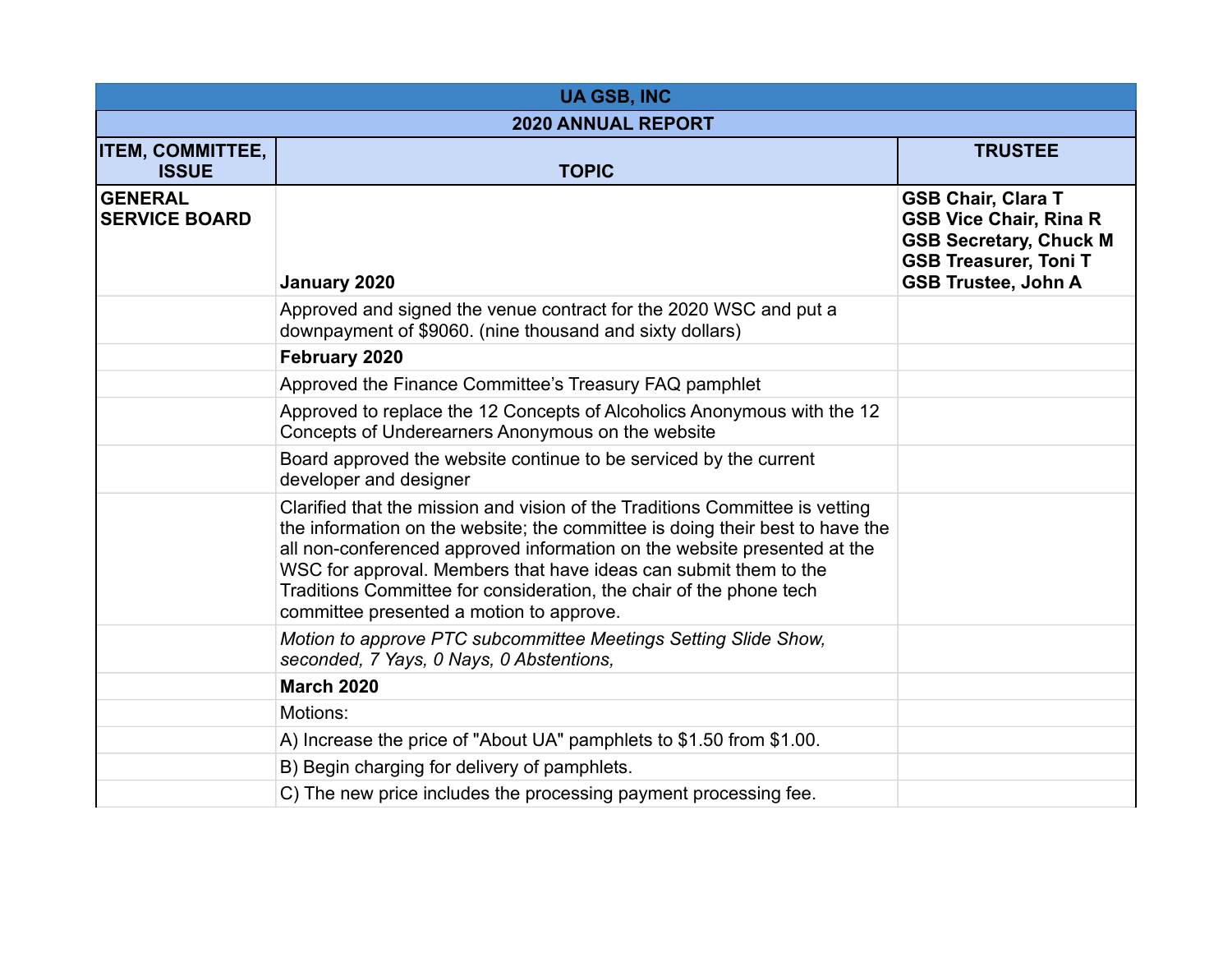| Rationale: It costs UA \$1.13 per pamphlet, delivery charges of 1000<br>pamphlets to the special worker who packages and mails orders. Postage<br>and shipping costs. The Treasurer will process a paypal invoice of the<br>order, when payment is received the Treasurer will send information to the<br>Special Office Worker to mail the pamphlets. We are losing money on the<br>backend. Motion passed unanimously. |  |
|--------------------------------------------------------------------------------------------------------------------------------------------------------------------------------------------------------------------------------------------------------------------------------------------------------------------------------------------------------------------------------------------------------------------------|--|
| The Board changed the dial-in number and passcode for the GSB Monthly<br><b>Business Phone Meeting.</b>                                                                                                                                                                                                                                                                                                                  |  |
| <b>April 2020</b>                                                                                                                                                                                                                                                                                                                                                                                                        |  |
| <b>May 2020</b>                                                                                                                                                                                                                                                                                                                                                                                                          |  |
| GSB Trustee resigned minutes before the private meeting, motion to accept<br>the member's resignation. It was seconded. Motion passes by unanimity,                                                                                                                                                                                                                                                                      |  |
| Motion to link intergroup and UA websites from other countries to UA's<br>website, Seconded, Passed unanimously with agreement to refine the<br>language of the disclaimer, motion to approve pay \$700 to renew CHUBB<br>Directors & Officers Liability Insurance, seconded, Approved unanimously.                                                                                                                      |  |
| GSB voted on the new template for the new website.                                                                                                                                                                                                                                                                                                                                                                       |  |
| <b>June 2020</b>                                                                                                                                                                                                                                                                                                                                                                                                         |  |
| Motion to have a Spring forum in May with the same format as the last<br>forum and start announcing it in January, seconded, passed unanimously                                                                                                                                                                                                                                                                          |  |
| August 2020                                                                                                                                                                                                                                                                                                                                                                                                              |  |
| Trustees arrived at a decision that the Treasurer will plug into the<br>spreadsheet the essential information using the monthly financial reports<br>from the office worker for ease of reporting, Trustees nominated Clara as<br>incoming Chair. Clara accepted the nomination tentatively; will talk with<br>sponsor and follow-up.                                                                                    |  |
| September 2020                                                                                                                                                                                                                                                                                                                                                                                                           |  |
| Board announced at the GSB Monthly Business Meeting that Clara was<br>elected as GSB Chair beginning in October immediately following the 2020<br>WSC.                                                                                                                                                                                                                                                                   |  |
| October 2020                                                                                                                                                                                                                                                                                                                                                                                                             |  |
| Toni T interviewed by the Board and elected as GSB Treasurer beginning in<br>October immediately following the 2020 WSC.                                                                                                                                                                                                                                                                                                 |  |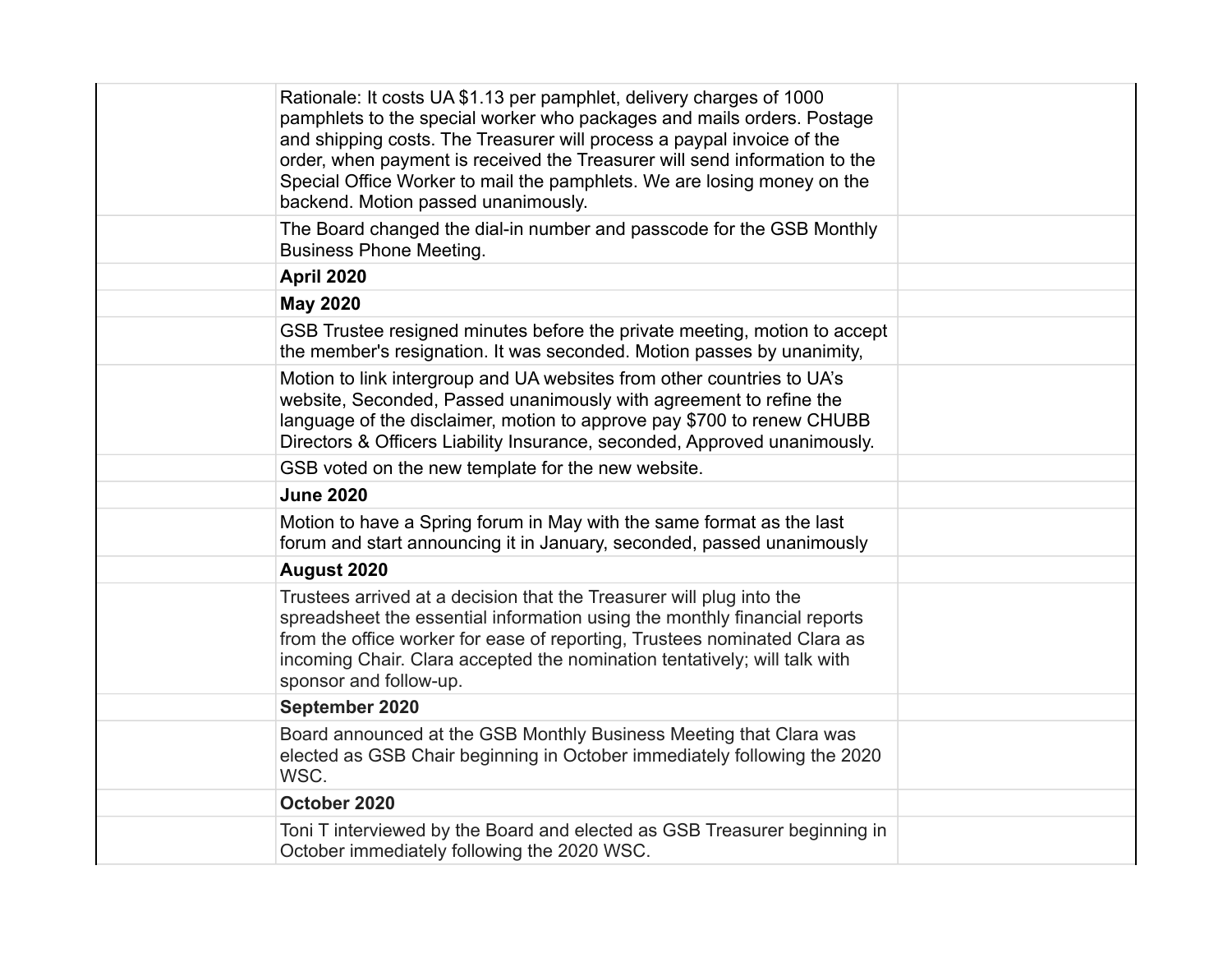|                                       | November 2020                                                                                                                                                                                                                                                                                                                                                                                                                                                                                                           |                                                                                                                                                           |
|---------------------------------------|-------------------------------------------------------------------------------------------------------------------------------------------------------------------------------------------------------------------------------------------------------------------------------------------------------------------------------------------------------------------------------------------------------------------------------------------------------------------------------------------------------------------------|-----------------------------------------------------------------------------------------------------------------------------------------------------------|
|                                       | Received accurate information of the rate of the parliamentary; was thought<br>to be \$50. She charges \$60./hr.                                                                                                                                                                                                                                                                                                                                                                                                        |                                                                                                                                                           |
|                                       | Chair contacted Palisades regarding the refund. Contact person at<br>Palisades said they needed to contact their general manager. The Chair will<br>follow up at the next private meeting, Chair contacted Chase about<br>reversing the \$9060 charge to Palisades made in January, Chase will<br>temporarily deposit the \$9060 while it continues its investigation. We will<br>receive a letter at a future date letting us know of their decision to allow the<br>money to remain with us or return it to the bank. |                                                                                                                                                           |
|                                       | The WSCPC asked the Board to allow the Zoom account to remain open for<br>the next 90 days to have access to the recordings as the Recording<br>Secretary will need them to compose and edit the WSC 2020 minutes.<br>Board grants their request.                                                                                                                                                                                                                                                                       |                                                                                                                                                           |
|                                       | Ex-Officio treasurer, asked if the special office worker can create a new<br>spreadsheet for 2020. Chair will ask the special office worker for that<br>information.                                                                                                                                                                                                                                                                                                                                                    |                                                                                                                                                           |
|                                       | Board determines due to lack of quorum we will not have a GSB Monthly<br><b>Business Meeting.</b>                                                                                                                                                                                                                                                                                                                                                                                                                       |                                                                                                                                                           |
|                                       | December 2020                                                                                                                                                                                                                                                                                                                                                                                                                                                                                                           |                                                                                                                                                           |
|                                       | Board continues to transition the duties and responsibilities to the board<br>members moving forward into the new term.                                                                                                                                                                                                                                                                                                                                                                                                 |                                                                                                                                                           |
|                                       |                                                                                                                                                                                                                                                                                                                                                                                                                                                                                                                         |                                                                                                                                                           |
| <b>GSB Treasury 2020</b>              | Highlights Read by GSB Treasurer, Toni. Excel spreadsheet Report<br>Provided separately *see attached                                                                                                                                                                                                                                                                                                                                                                                                                   | <b>GSB Chair, Clara T</b><br><b>GSB Vice Chair, Rina R</b><br><b>GSB Secretary, Chuck M</b><br><b>GSB Treasurer, Toni T</b><br><b>GSB Trustee, John A</b> |
|                                       |                                                                                                                                                                                                                                                                                                                                                                                                                                                                                                                         |                                                                                                                                                           |
| <b>Finance Committee January 2020</b> |                                                                                                                                                                                                                                                                                                                                                                                                                                                                                                                         | Chuck M, Chair                                                                                                                                            |
|                                       | In January the Finance Committee reported that the group conscience<br>voted to temporarily close down the committee until the GSB gives it<br>objectives for 2020.                                                                                                                                                                                                                                                                                                                                                     |                                                                                                                                                           |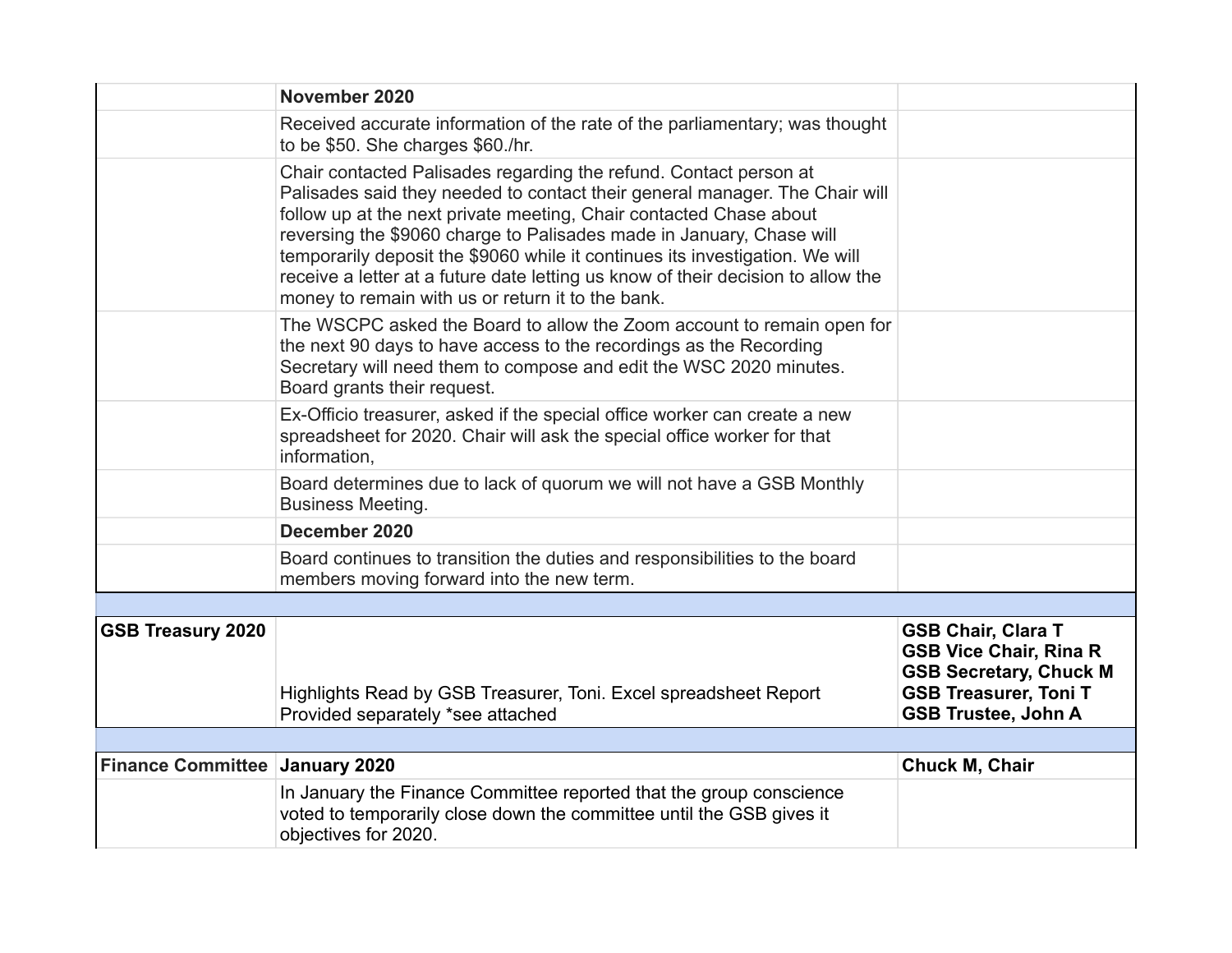|                                       | The GSB suggested that the committee research other 12 step programs<br>for ideas on what UA's finance committees could accomplish. We offer<br>suggestions, clarification and support when needed but it is not the duty of<br>the Board to give directives. Each group is autonomous. |                                 |
|---------------------------------------|-----------------------------------------------------------------------------------------------------------------------------------------------------------------------------------------------------------------------------------------------------------------------------------------|---------------------------------|
|                                       | <b>April 2020</b>                                                                                                                                                                                                                                                                       |                                 |
|                                       | Sent the Treasurer's FAQs, and reworded 7th tradition script for meeting<br>were sent to Clara to be added to the finance committee page on the<br>website.                                                                                                                             |                                 |
|                                       | An email was sent to Clara if the GSB had electronic means of payment.<br>This was because face to face meetings will have become virtual meetings.                                                                                                                                     |                                 |
|                                       | Shawn asks Peter to share the GSB response to how to handle the 7th<br>Tradition for meeting affected by Covid-19 - That each group is independent<br>in the way they deal with it and it is not the duty of the board.                                                                 |                                 |
|                                       | <b>May 2020</b>                                                                                                                                                                                                                                                                         |                                 |
|                                       | Committee chair announced members of the committee were resigning,<br>effective immediately.                                                                                                                                                                                            |                                 |
|                                       | No further committee activity.                                                                                                                                                                                                                                                          |                                 |
|                                       | No chair or reports in February and March and June through September.                                                                                                                                                                                                                   |                                 |
|                                       | <b>WSC 2020</b>                                                                                                                                                                                                                                                                         |                                 |
|                                       | The Treasury FAQ pamphlet was submitted to the World Service<br>Conference for approval. There was no representative from the committee.                                                                                                                                                |                                 |
|                                       |                                                                                                                                                                                                                                                                                         |                                 |
| <b>Literature</b><br><b>Committee</b> | <b>Summary</b><br>Joshua, former interim chair (collated from his term end report)                                                                                                                                                                                                      | <b>Chrysalis, Interim Chair</b> |
|                                       | A motion made and passed at Conference 2020 to put on the official UA<br>website the Wish List, Process for Creating New Literature, and Literature<br>Committee Principles was passed at the Conference.                                                                               |                                 |
|                                       | Note from Joshua:                                                                                                                                                                                                                                                                       |                                 |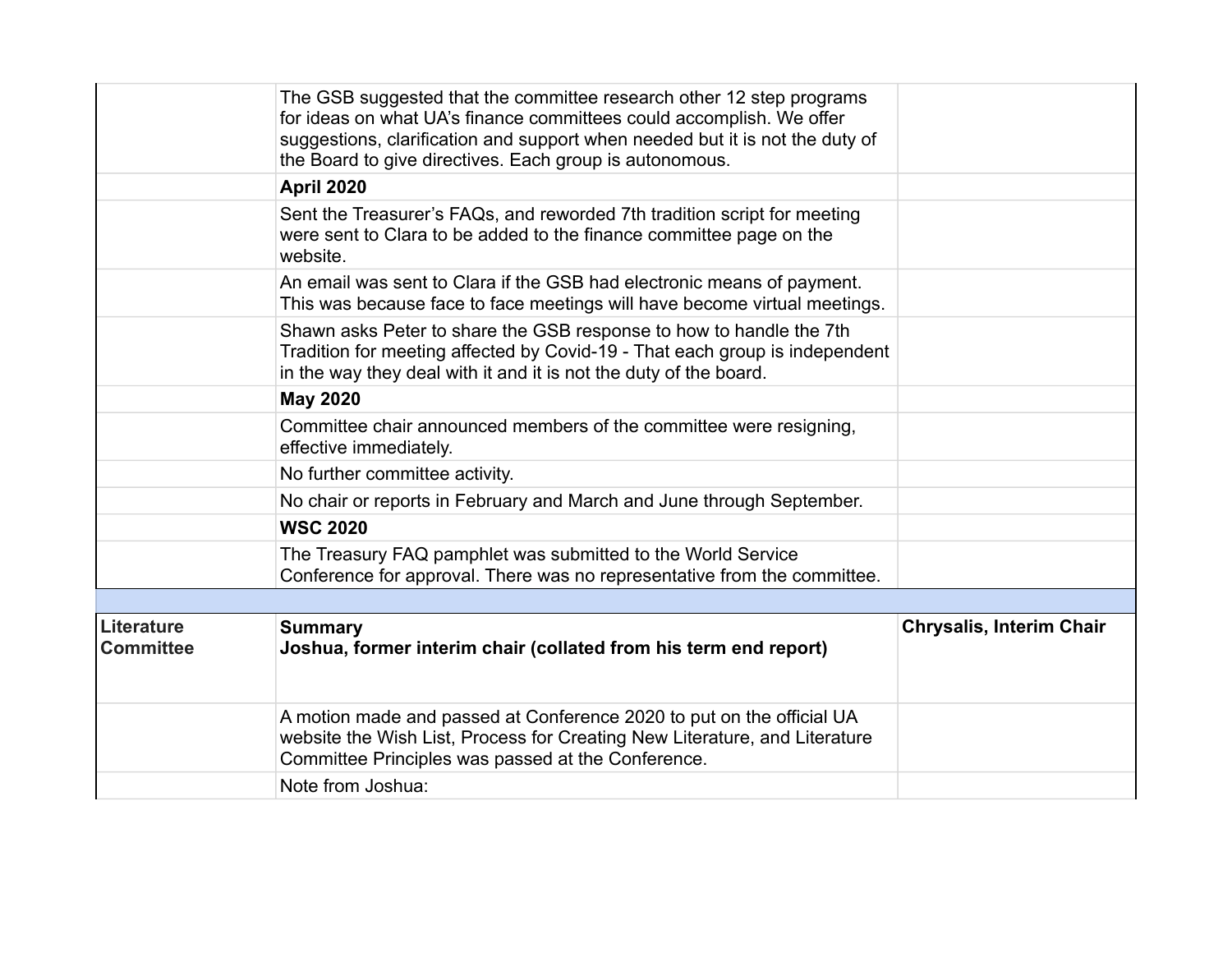| * Our committee may need to be able to update the Wish List more<br>frequently than semi annually or yearly. It would be good for that to be<br>transparently viewable by the Fellowship, but in either case it will hopefully<br>change more rapidly as literature delegation is implemented                                                                                                                                                                               |  |
|-----------------------------------------------------------------------------------------------------------------------------------------------------------------------------------------------------------------------------------------------------------------------------------------------------------------------------------------------------------------------------------------------------------------------------------------------------------------------------|--|
| We finished the Sponsorship Pamphlet enough to get it Conference-<br>Approved conceptually. It was turned from outline into regular sentences<br>and then proofread for the final version to the WSC. It was conceptually<br>passed at the 2020 WSC.                                                                                                                                                                                                                        |  |
| A book of UA recovery stories: A book of UA recovery stories became<br>known to the Committee. Its potential to become conference approved<br>literature is unknown and apparently subject to USB legal counsel review.<br>Note—this idea was proposed and the project started according to this<br>committee's 2013 minutes. It is possible that the group conscience of the<br>Fellowship had arguably asked for that prior to any of the other items on the<br>Wishlist. |  |
| Follow up on request to GSB for posting on the official UA website of links<br>to foreign-language translations of AA (Alcoholics Anonymous) literature<br>that is UA Conference-Approved Literature (before 2018)                                                                                                                                                                                                                                                          |  |
| Re-assess role of Literature Committee and functioning in context of service<br>structure; consider DA service structure role description and "legacy"<br>literature committee process documents                                                                                                                                                                                                                                                                            |  |
| Continue furthering work on Wish List items continuing from before 2016 of<br>items desired                                                                                                                                                                                                                                                                                                                                                                                 |  |
| Joshua (2020 interim chair) put up a list of orienting and lessons-learned<br>materials in the Google Drive for the incoming chair. In a video, Joshua<br>shared about "everything I thought I knew" that he had to set aside, the<br>process being one of un-learning "facts" that turned out to be<br>miscommunications. He solidly believes that our mistakes are our strongest<br>resource and that it is especially valuable that they are ours, not just the<br>AAs'! |  |
| Follow up on request to GSB for past Conference minutes to be<br>posted on website.                                                                                                                                                                                                                                                                                                                                                                                         |  |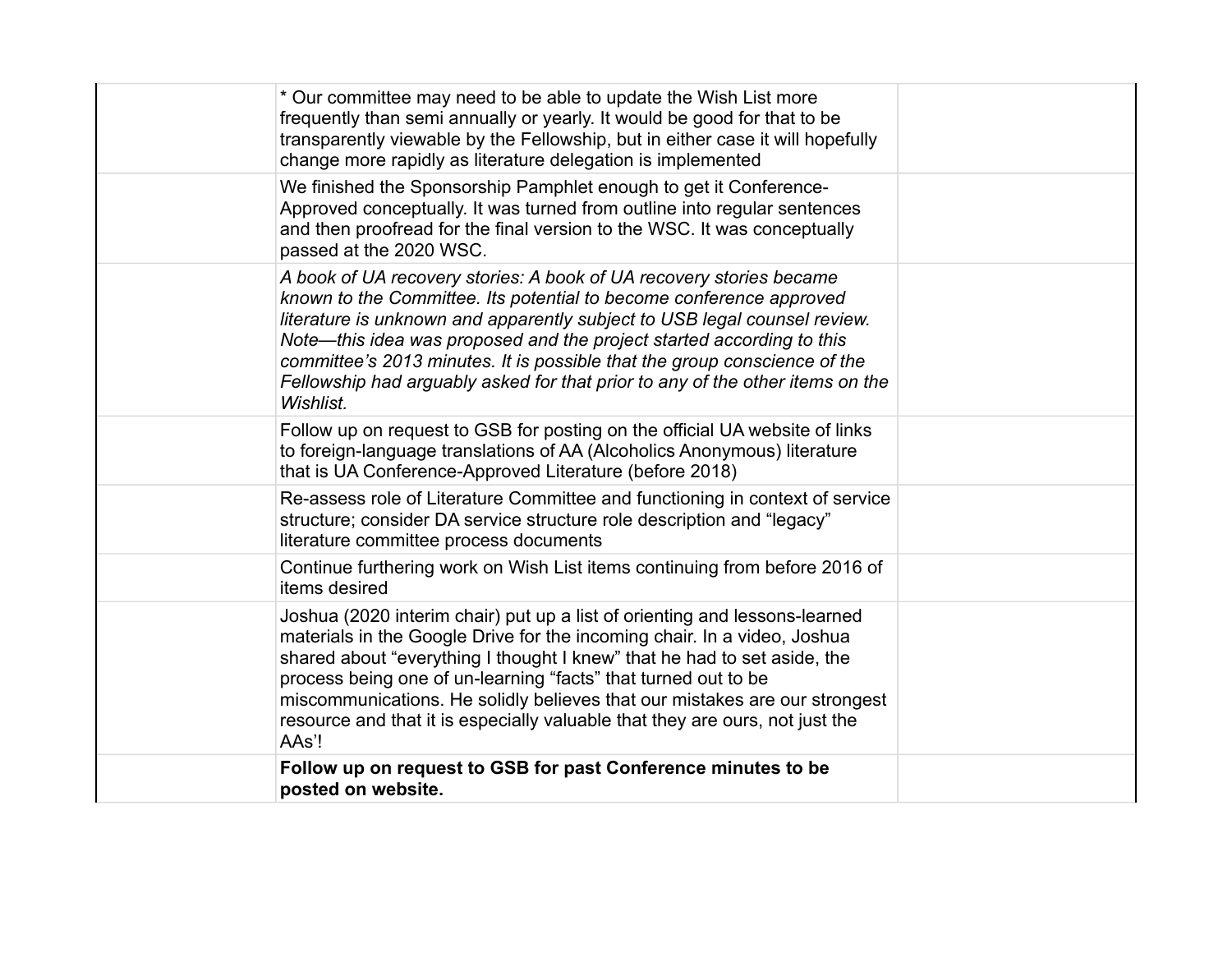|                                               | Follow up on request to GSB for posting on the official UA website any links<br>to foreign-language translations of AA (Alcoholics Anonymous) literature<br>that is UA Conference-Approved Literature (before 2018)                                                                                                                                                                                                                                                                                                                                    |                                                                            |
|-----------------------------------------------|--------------------------------------------------------------------------------------------------------------------------------------------------------------------------------------------------------------------------------------------------------------------------------------------------------------------------------------------------------------------------------------------------------------------------------------------------------------------------------------------------------------------------------------------------------|----------------------------------------------------------------------------|
|                                               | Follow up on request for funds for translation (made early 2019; repeated in<br>2020); conduct assessments of potential translators, evaluations, etc.; also<br>raised in Topics of Concern survey 2020 for top 5 UN languages (mostly<br>same as most populous 5 languages by number of speakers globally)                                                                                                                                                                                                                                            |                                                                            |
|                                               | Re-assess role of Literature Committee and functioning in context of service<br>structure; consider DA service structure role description and "legacy"<br>literature committee process documents                                                                                                                                                                                                                                                                                                                                                       |                                                                            |
|                                               | <u>For 2021: Literature Committee meets 3rd Sunday of every month <math>12 - 1</math>:</u><br>30pm EST; all welcome to attend; email literaturecommittee@uagsb.org for<br>Zoom login info.                                                                                                                                                                                                                                                                                                                                                             |                                                                            |
|                                               |                                                                                                                                                                                                                                                                                                                                                                                                                                                                                                                                                        |                                                                            |
| <b>Public Information</b><br><b>Committee</b> | Zeus H. requested to serve as Interim UA Public Information chair at the<br>2020 UA World Service Conference; conference granted their virtual<br>blessings.<br>Identified public entities that may possibly benefit from Underearners<br>Anonymous services being revealed through PI work: domestic and<br>international mental health and recovery hubs; labor unions; health service<br>professionals; educational institutions; youth organizations; black<br>indigenous people of color organizations; religious/spiritual organizations;<br>etc | Zeus, Interim Chair                                                        |
|                                               | Created 2 underearner centered fliers for posting and mailing inclusion.                                                                                                                                                                                                                                                                                                                                                                                                                                                                               |                                                                            |
|                                               | Created script for introducing UA via cold calling to various entities.                                                                                                                                                                                                                                                                                                                                                                                                                                                                                |                                                                            |
|                                               |                                                                                                                                                                                                                                                                                                                                                                                                                                                                                                                                                        |                                                                            |
|                                               |                                                                                                                                                                                                                                                                                                                                                                                                                                                                                                                                                        |                                                                            |
| <b>Phone/Tech</b><br><b>Committee</b>         | Activity Period: May 2020 - December 2020                                                                                                                                                                                                                                                                                                                                                                                                                                                                                                              | Randy, Chair, NOT<br><b>PRESENT Report given by</b><br>Heidi L, Vice-Chair |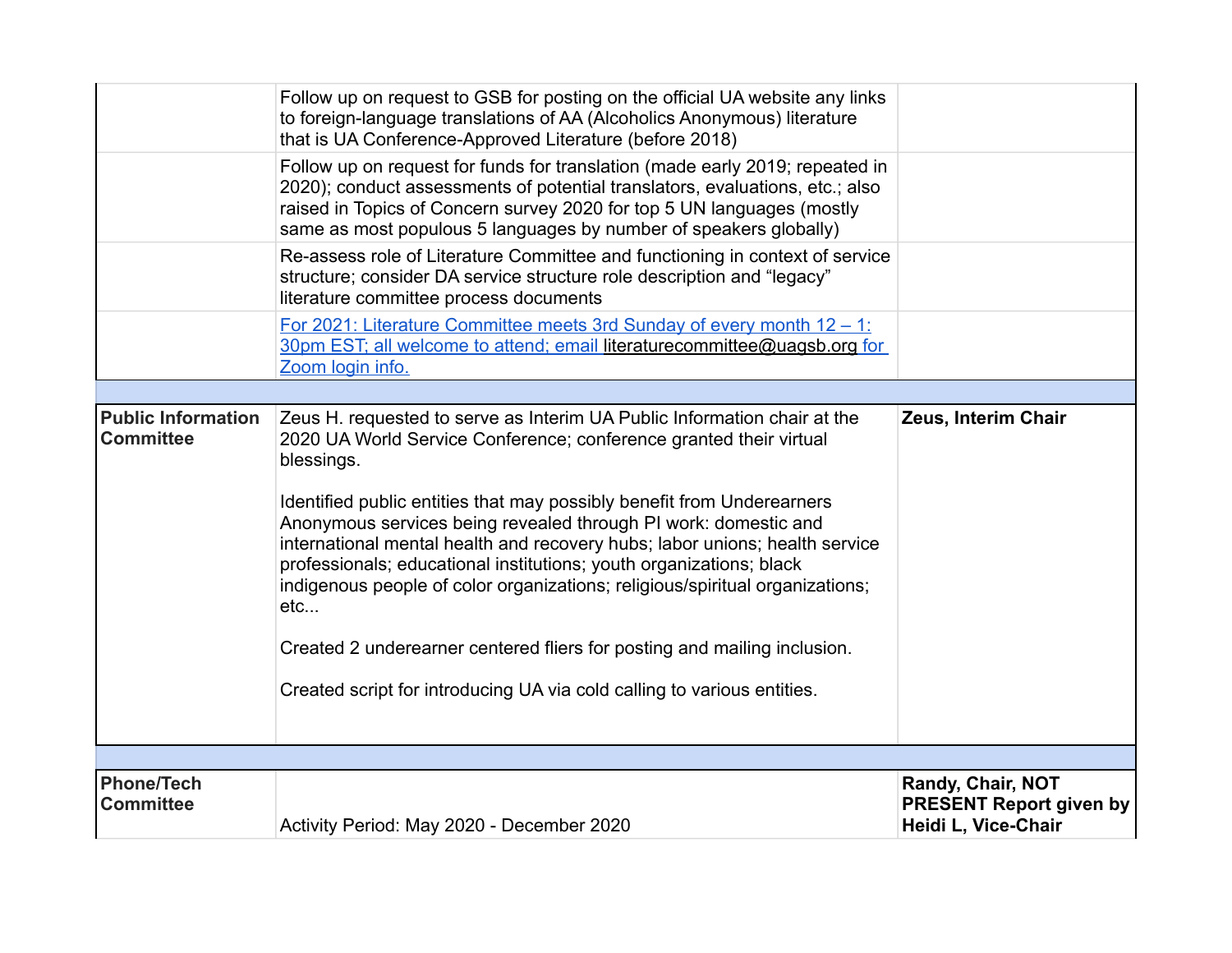| Hello, Everyone. Thank you for your service to your meetings, committees<br>and the UA                                                                                                 |  |
|----------------------------------------------------------------------------------------------------------------------------------------------------------------------------------------|--|
| fellowship as a whole. Thank you for the opportunity to update everyone on<br>the activity of thePhone and Technology Committee (PTC).                                                 |  |
| As requested by the GSB, I am grateful to report today on the PTC's activity<br>for the period May 2020 through December 2020.                                                         |  |
| A previous report for the period January 2020 - April 2020 was submitted on<br>April 26, 2020 and will be filed and made available again, concurrent with<br>today's report.           |  |
| A report for the period January 2021 - July 2021 is also available, although<br>this information will not be read or referenced today.                                                 |  |
| Any member of the fellowship who would like a copy of any or all of these<br>reports may do so by sending an email to: UAPhoneTech@gmail.com                                           |  |
| In May of 2020, members of the PTC passed guidelines for participation<br>and voting in the                                                                                            |  |
| business of the Phone Tech Committee. The guideline reads:                                                                                                                             |  |
| This is an open meeting for all members of the fellowship. Members who<br>choose to                                                                                                    |  |
| participate in the functions and responsibilities of the committee may vote at<br>their second                                                                                         |  |
| meeting.                                                                                                                                                                               |  |
| The PTC identified and passed motions for several PTC Subcommittee<br>projects to better serve the UA fellowship, its members, UA meetings,<br>dashboard service, and our Principle of |  |
| Anonymity. The committee also passed a motion that all subcommittees<br>must have a                                                                                                    |  |
| subcommittee chair. The PTC subcommittee projects that were passed<br>include:                                                                                                         |  |
| • Create a form to put on the UA website for meetings to report intentional                                                                                                            |  |
| disruption on their meetings and capture the flow of this information                                                                                                                  |  |
| • Create a communications flyer for actions members can take to protect<br>their                                                                                                       |  |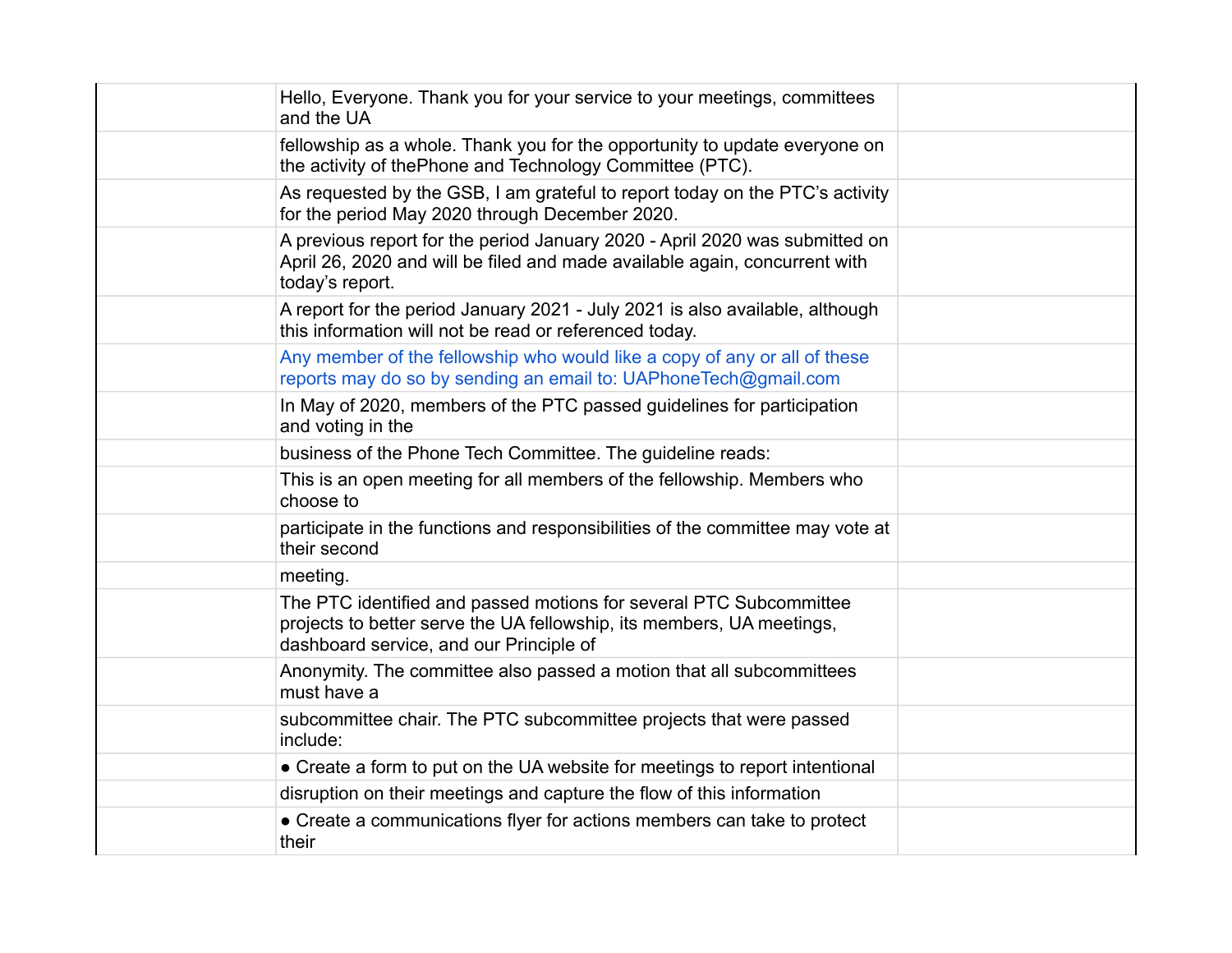| anonymity when using the UA Phone bridge, including instructions on how<br>to use                                                                                                                                                                                                                                                                                 |  |
|-------------------------------------------------------------------------------------------------------------------------------------------------------------------------------------------------------------------------------------------------------------------------------------------------------------------------------------------------------------------|--|
| the FreeConferenceCall App to access meetings anonymously and which<br>permits                                                                                                                                                                                                                                                                                    |  |
| meeting access without incurring long distance tel charges.                                                                                                                                                                                                                                                                                                       |  |
| • Create a Primer for meetings to set up their own Google drive to hold<br>meeting                                                                                                                                                                                                                                                                                |  |
| formats, business meeting notes, etc.                                                                                                                                                                                                                                                                                                                             |  |
| • Create additional dashboard training documents and slideshows tutorials<br>for                                                                                                                                                                                                                                                                                  |  |
| Trusted Dashboard Servants, the set up of an anonymous email address for<br>the                                                                                                                                                                                                                                                                                   |  |
| phone line account, in alignment with our 12 Traditions                                                                                                                                                                                                                                                                                                           |  |
| On several occasions over a period of months, the PTC fielded concerns<br>from members and                                                                                                                                                                                                                                                                        |  |
| meetings that the UA website Meeting Registration Form was not working.<br>We conducted an audit, and determined at different times it worked, and at<br>others it did not. We were not able to discern a clear cause but made a<br>reasonable effort to monitor this vital service for the fellowship's<br>groups/meetings and carrying out our primary purpose. |  |
| We also heard concerns that access to the UA Pamphlet was changed and<br>was no longer                                                                                                                                                                                                                                                                            |  |
| anonymously accessible and free to newcomers visiting the UA website.<br>(This latter concern                                                                                                                                                                                                                                                                     |  |
| has now been corrected.)                                                                                                                                                                                                                                                                                                                                          |  |
| At the WSC 2020, the PTC heard concerns from members that the current<br>UA website is not                                                                                                                                                                                                                                                                        |  |
| serving the fellowship. Members specifically noted a lack of ease to access<br>meetings,                                                                                                                                                                                                                                                                          |  |
| inaccurate meeting information, and obstacles for meetings to easily update<br>information.                                                                                                                                                                                                                                                                       |  |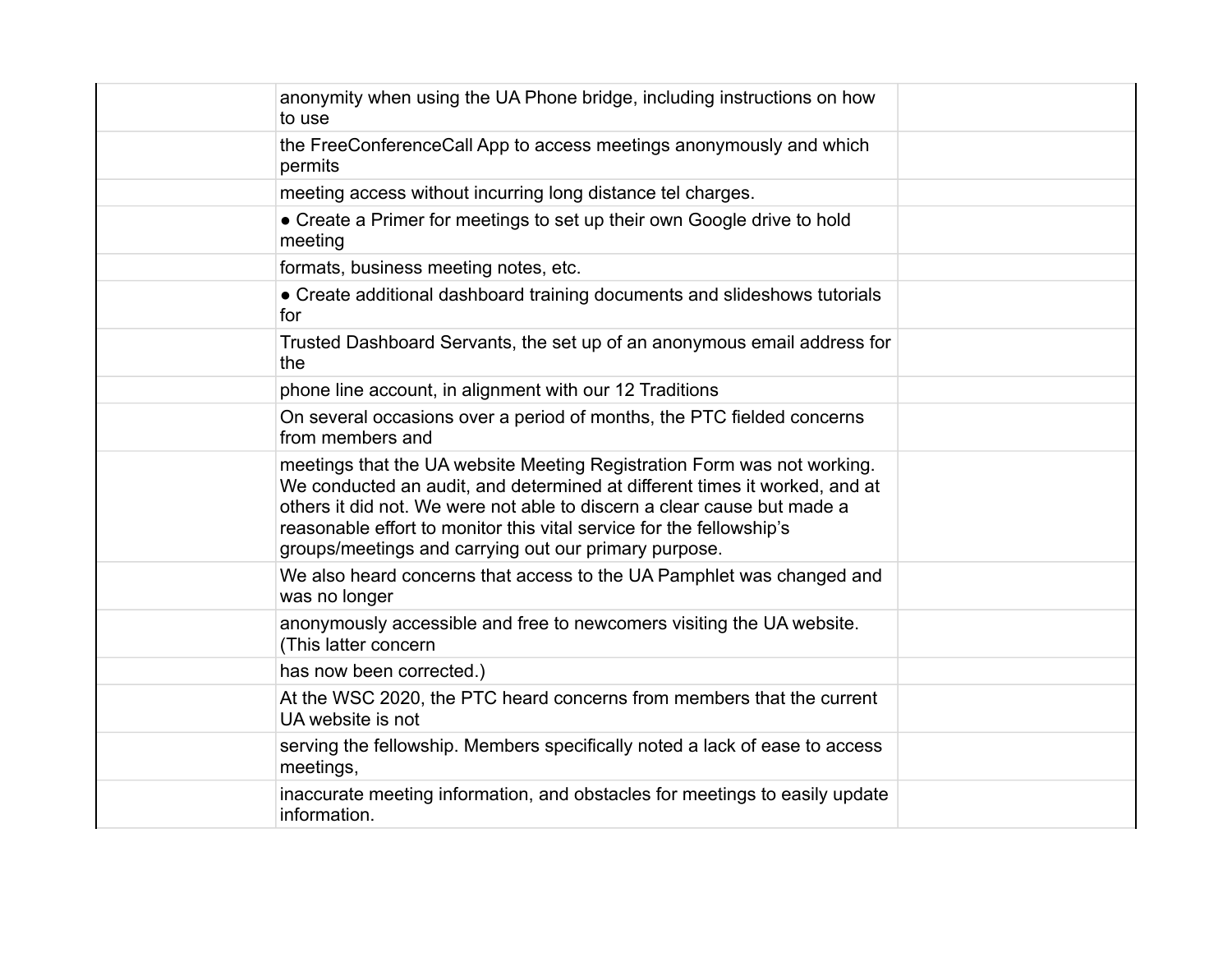|                                              | The PTC noted at year end, that in our experience, the UA Fellowship is<br>qualifying itself for our own program since we are not using our own tool of<br>communication, the UA website, to easily consistently and effectively serve<br>ourselves and our primary purpose: to carry the message to the<br>underearner who still suffers.                         |               |
|----------------------------------------------|--------------------------------------------------------------------------------------------------------------------------------------------------------------------------------------------------------------------------------------------------------------------------------------------------------------------------------------------------------------------|---------------|
|                                              | In December 2020 a motion was passed by group conscience for the UA<br>Phone and Tech                                                                                                                                                                                                                                                                              |               |
|                                              | Committee to offer its willingness and service to the fellowship to become<br>the UA committee that has responsibility for the UA website.                                                                                                                                                                                                                         |               |
|                                              |                                                                                                                                                                                                                                                                                                                                                                    |               |
| <b>Service Structure</b><br><b>Committee</b> | From January until May of 2020 the SSC was not populated and only had<br>the Chair. In June of 2020 one member joined and the committee began the<br>work on the UA Service Manual.                                                                                                                                                                                | Dorota, Chair |
|                                              | The 2020 WSC Conference, held in October, guided the SSC to continue<br>on with the UA Service Manual development and suggested the committee<br>create a Chart showing how the information flows in our program. Couple of<br>committee members volunteered to work on the chart.                                                                                 |               |
|                                              | SSC divided the UA Service Manual into four sections: Group, Intergroup,<br>WSC, and GSB. Four members volunteer to contribute to the development<br>of each section. In the process of working on the UA Service Manual and<br>How the Information Flows in UA Chart, we had a lot of interesting,<br>passionate and lively conversions.                          |               |
|                                              |                                                                                                                                                                                                                                                                                                                                                                    |               |
| <b>Traditions</b><br><b>Committee</b>        | There were two participants on the committee at the beginning of the year.<br>By the end of year we had six participants total. We continued reviewing the<br>following documents under the "Getting Started" tab on the website in<br>preparation for approval at the WSC. In the process we learned that these<br>documents were GSB approved over 10 years ago. | Clara, Chair  |
|                                              | <b>Ready for WSC approval:</b>                                                                                                                                                                                                                                                                                                                                     |               |
|                                              | <b>Action Meeting Format I</b>                                                                                                                                                                                                                                                                                                                                     |               |
|                                              | <b>Action Meeting Format II</b>                                                                                                                                                                                                                                                                                                                                    |               |
|                                              | <b>UA Time Recording Sheet</b>                                                                                                                                                                                                                                                                                                                                     |               |
|                                              | <b>UA Timesheet side 1</b>                                                                                                                                                                                                                                                                                                                                         |               |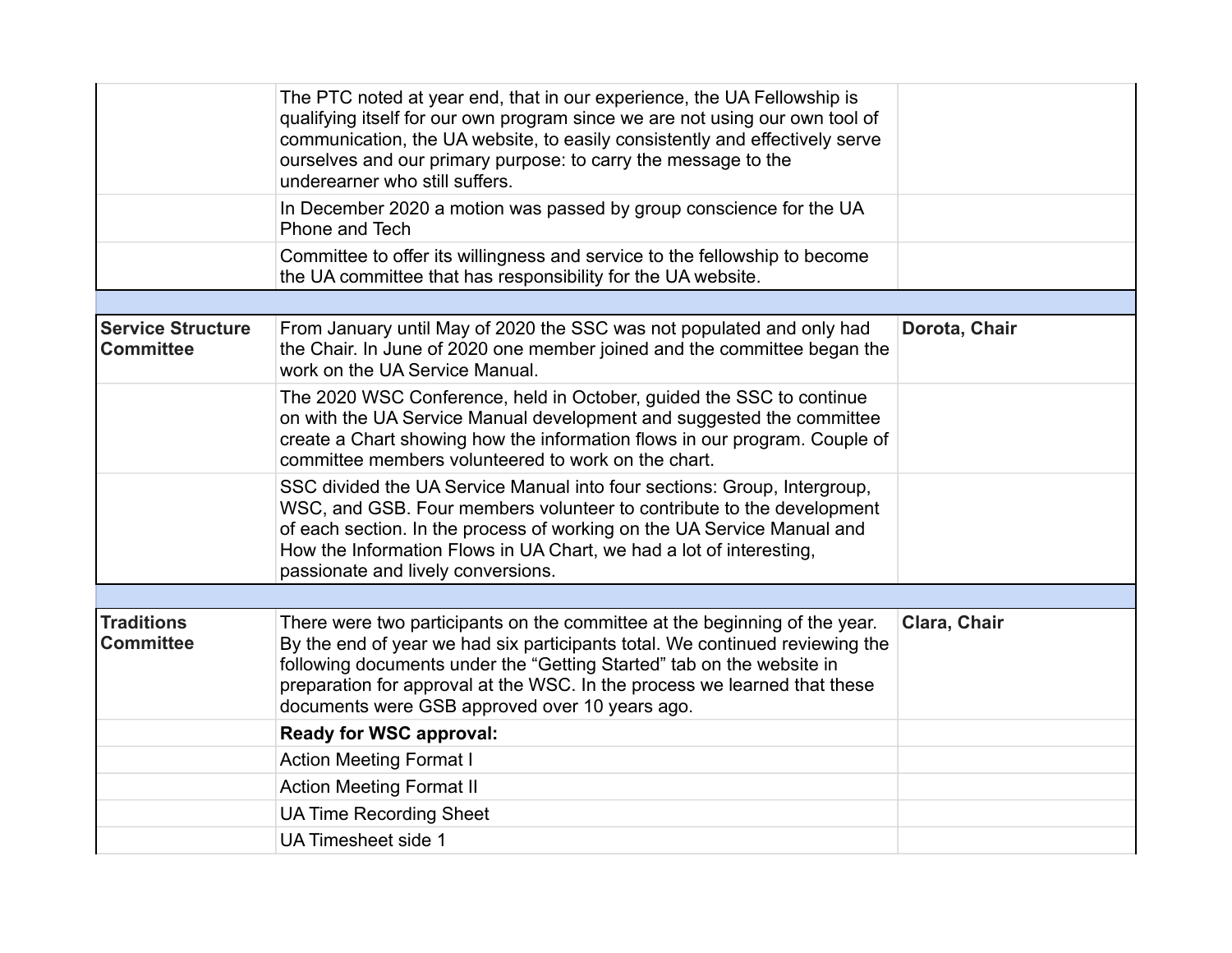|                      | UA Timesheet side 2                                                                                                                                                                                                                                                           |                                                                          |
|----------------------|-------------------------------------------------------------------------------------------------------------------------------------------------------------------------------------------------------------------------------------------------------------------------------|--------------------------------------------------------------------------|
|                      | How Much is Your Time Worth                                                                                                                                                                                                                                                   |                                                                          |
|                      | <b>Underearning Symptoms</b>                                                                                                                                                                                                                                                  |                                                                          |
|                      | <b>UA Newcomer Pack</b>                                                                                                                                                                                                                                                       |                                                                          |
|                      | <b>Goals Pages</b>                                                                                                                                                                                                                                                            |                                                                          |
|                      | Vision/Goals/Action Worksheet (with examples)                                                                                                                                                                                                                                 |                                                                          |
|                      | Vision/Goals/Action Worksheet (blank)                                                                                                                                                                                                                                         |                                                                          |
|                      | <b>UA Earning Plan</b>                                                                                                                                                                                                                                                        |                                                                          |
|                      | 4th Step Sex Conduct Inventory                                                                                                                                                                                                                                                |                                                                          |
|                      | Fear Inventory                                                                                                                                                                                                                                                                |                                                                          |
|                      | People We Have Harmed Inventory                                                                                                                                                                                                                                               |                                                                          |
|                      | <b>Prosperity Express Resentment Inventory</b>                                                                                                                                                                                                                                |                                                                          |
|                      | We continued working on the UA Step Writing Guide into the new year.                                                                                                                                                                                                          |                                                                          |
|                      | Not yet reviewed:                                                                                                                                                                                                                                                             |                                                                          |
|                      | Phone Meeting Business Meeting Format (MS Word)                                                                                                                                                                                                                               |                                                                          |
|                      | Underearning and Our Thinking                                                                                                                                                                                                                                                 |                                                                          |
|                      | <b>WSC 2020</b>                                                                                                                                                                                                                                                               |                                                                          |
|                      | Motion presented and passed:                                                                                                                                                                                                                                                  |                                                                          |
|                      | "Each group is autonomous, except that these special focus groups - men's,<br>women's, BIPOC, God-free, LBGTQ groups - grounded in the UA Steps,<br>Traditions, Symptoms and Tools can choose to close their meetings per<br>Tradition 4, if that is the group's conscience." |                                                                          |
|                      |                                                                                                                                                                                                                                                                               |                                                                          |
| <b>GSR Committee</b> | The following is a report prepared by the GSRC Chair, Co-Chair and<br>Secretary. We have reviewed the World Service Conference 2020<br>Approved Minutes, the GSR Committee's report for the WSC 2020, and the<br>Motions passed by the GSR Committee in 2020.                 | George, Chair NOT<br><b>PRESENT, Report given</b><br>by Fred A, Co-Chair |
|                      | Here are the highlights of our year:                                                                                                                                                                                                                                          |                                                                          |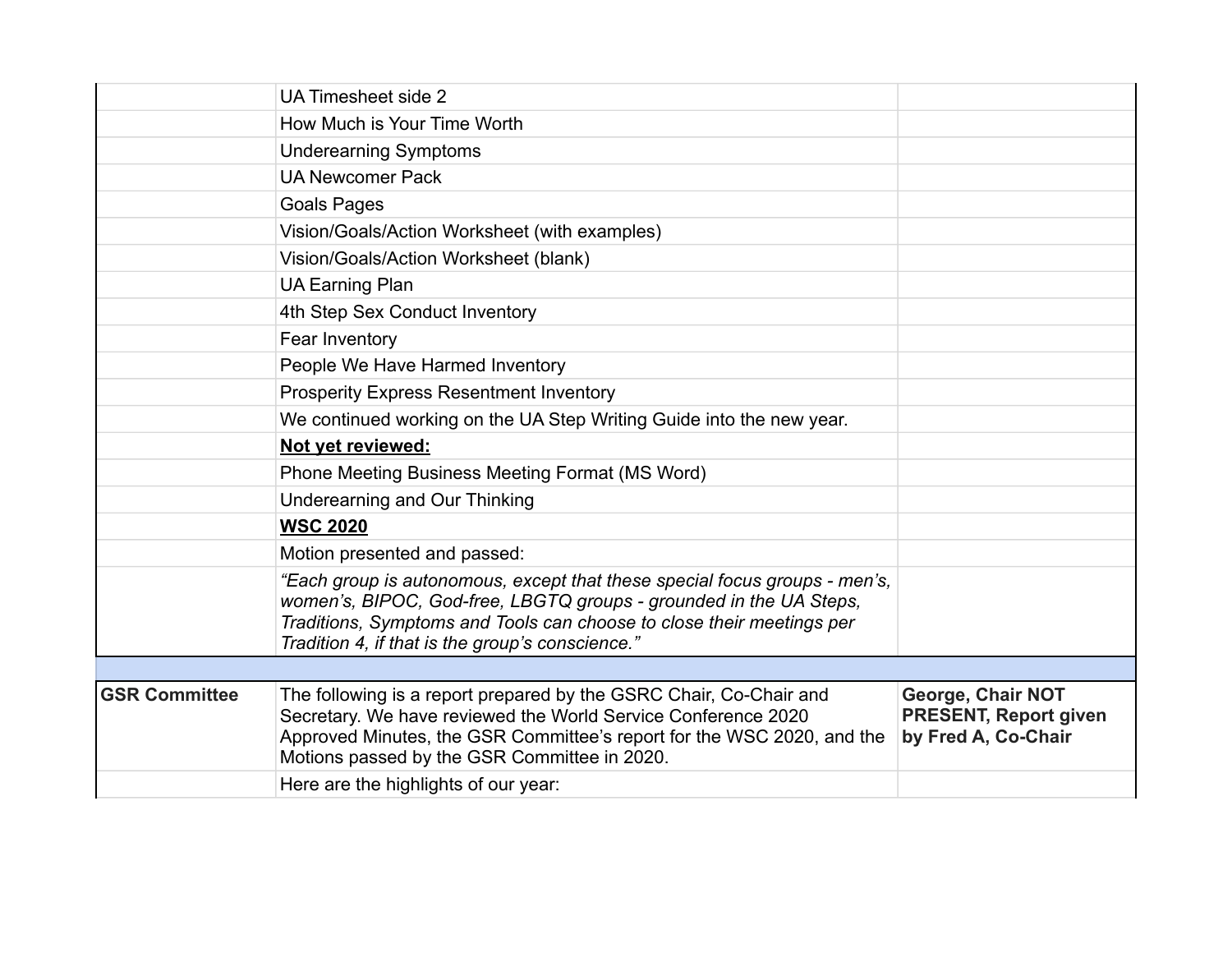| In April, we passed a motion which amended our GSRC Standing Rules.                                                                                                                                                                                                                                                                                                                                                                                                                                                                                                                                                           |  |
|-------------------------------------------------------------------------------------------------------------------------------------------------------------------------------------------------------------------------------------------------------------------------------------------------------------------------------------------------------------------------------------------------------------------------------------------------------------------------------------------------------------------------------------------------------------------------------------------------------------------------------|--|
| In February, we passed a Motion to Create a UA GSR Committee<br>Website. We also passed a Motion to Establish a GSR Committee<br><b>Treasurer Position.</b>                                                                                                                                                                                                                                                                                                                                                                                                                                                                   |  |
| Here is a month-by-month chronology of highlights from our GSR<br>Committee meetings in 2020:                                                                                                                                                                                                                                                                                                                                                                                                                                                                                                                                 |  |
| A second accomplishment was that the Motion to Approve Suggested<br>Duties and Qualifications of the UA GSRs was proposed and discussed at<br>the World Service Conference Convocation 2020. This motion has not yet<br>been voted on, and was postponed for further discussion and voting at the<br>WSC 2021. The GSR Committee had recommended that this motion be<br>placed on the WSC 2018 and 2019 Agendas, but there was not sufficient<br>time to propose that motion at those World Service Conferences.                                                                                                              |  |
| One of the most important guidelines in this Motion establishes the<br>relationships between the GSR Committee, the GSB and the WSC Planning<br>Committee. The GSR Committee is to be interdependent with and<br>autonomous from the GSB and the WSC Planning Committee, and their<br>relationships are to be "collaborative." Toward that end, our chairs in 2020,<br>Arden and Quin, made an oral report at every GSB meeting and regularly<br>informed GSRC members of the date and time of the GSB meetings. Also,<br>GSRC members served on each of the active GSB Committees, as well as<br>the WSC Planning Committee. |  |
| By way of background, as of the World Service Conference 2018, there<br>were two branches of committees in UA: The GSB Committees and the<br>newly-created branch of committees called "WSC Committees." At the<br>World Service Conference 2019, this new branch of committees was given<br>guidelines by a motion that was passed by the Convocation, and it was<br>renamed as the "World Service Conference-Approved Committees." This<br>name change was made to clarify that the World Service Conference is the<br>body that guides these committees.                                                                   |  |
| One of the most significant accomplishments for the GSR Committee<br>occurred at the WSC 2020 Convocation. A motion to amend the Role and<br>Guidelines of the GSR Committee was passed. This motion established the<br>GSR Committee as a World Service Conference-Approved Committee.                                                                                                                                                                                                                                                                                                                                       |  |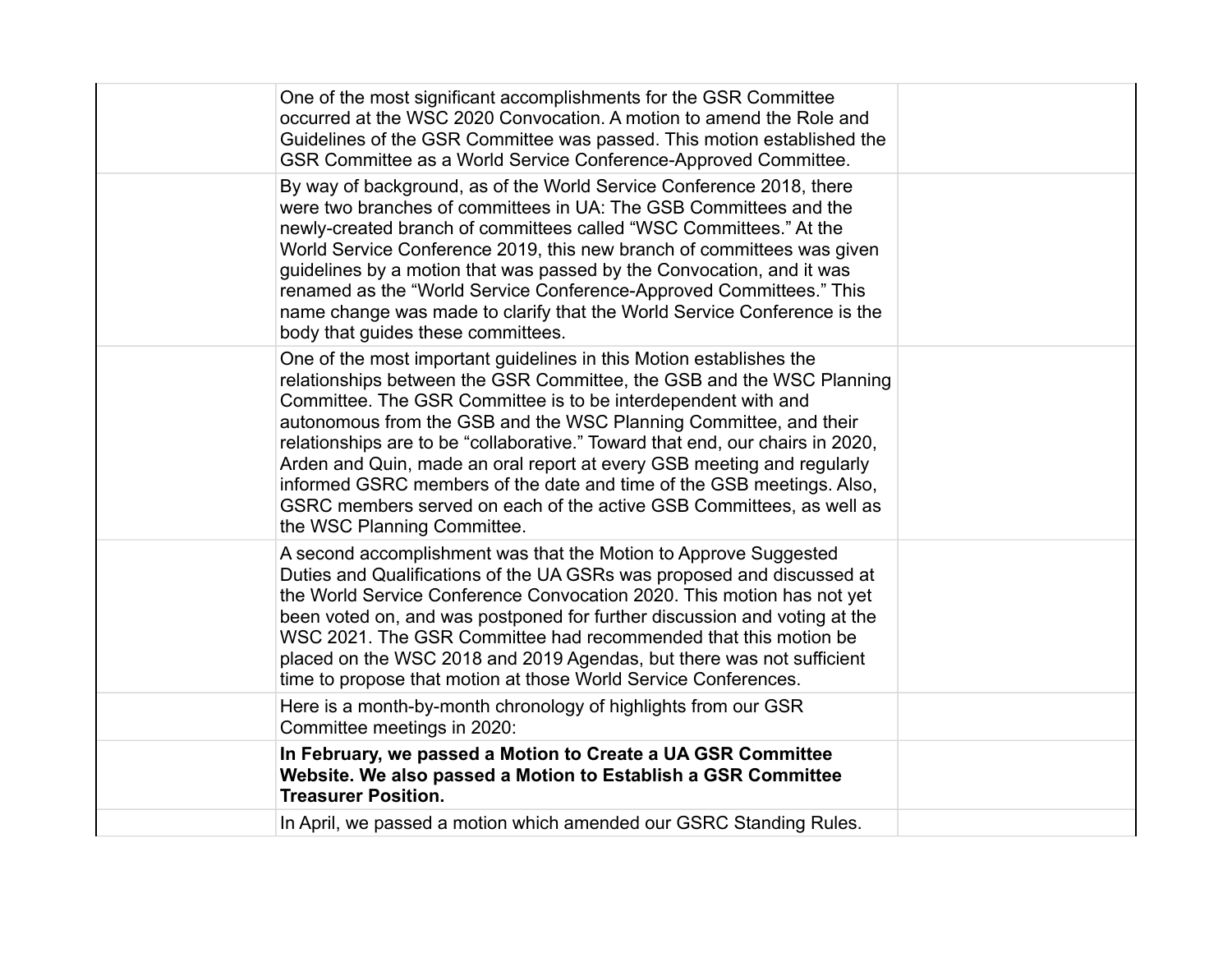|                                         | In May, we passed the Motion to Approve the GSR Fundraising Strategies<br>Packet created by our Fundraising Information Subcommittee. This packet<br>can be used by the GSRs and by their groups for the purpose of obtaining<br>contributions to support sending GSRs to the World Service Conference.                                                                                                                        |                |
|-----------------------------------------|--------------------------------------------------------------------------------------------------------------------------------------------------------------------------------------------------------------------------------------------------------------------------------------------------------------------------------------------------------------------------------------------------------------------------------|----------------|
|                                         | In June, we passed an Amended Motion to Establish Guidelines to<br>Register a UA Group.                                                                                                                                                                                                                                                                                                                                        |                |
|                                         | In July, the GSRC passed a Motion to Recommend the GSR Committee<br>Motion Titles for Placement on the WSC 2020 Agenda.                                                                                                                                                                                                                                                                                                        |                |
|                                         | In August, the GSRC voted to migrate from FreeConference Call to Zoom.                                                                                                                                                                                                                                                                                                                                                         |                |
|                                         | In September, the GSRC passed a Motion to Amend the Voting and<br>Procedural Guidelines for WSC Convocation Sessions.                                                                                                                                                                                                                                                                                                          |                |
|                                         | In October, 21 GSRs completed a survey of action items that they<br>recommended for the GSR Committee in 2021. This survey is included in<br>the GSRC WSC 2020 Report.                                                                                                                                                                                                                                                         |                |
|                                         | Turning to financial matters: As of December 2020, there was \$1,546.00 in<br>the GSRC Treasury Account. There were no GSRC expenditures in 2020.                                                                                                                                                                                                                                                                              |                |
|                                         | We thank the GSB Treasurer for agreeing to address some accounting<br>concerns that the GSR Committee and the WSC Planning Committee have<br>regarding the WSC Fund and the WSC Scholarship Fund.                                                                                                                                                                                                                              |                |
|                                         | Our GSR Committee meetings are held on the second Sunday of each<br>month at 1:30 pm ET, and all are welcome to attend. Please email us at<br>gsrcommittee4UA@gmail.com if you would like to receive the zoom link for<br>our meetings.                                                                                                                                                                                        |                |
|                                         |                                                                                                                                                                                                                                                                                                                                                                                                                                |                |
| <b>WSC Planning</b><br><b>Committee</b> | Our first task for 2020 was to conclude negotiations with HNA Palisades<br>Premier Conference Center. We succeeded in coming to an agreement on<br>a contract for a 40 room block with the option of adding an additional block if<br>we sell out early. We also reopened the Topics of Concern Survey with an<br>option to share the live form results with committees so everyone can be<br>aware of topics as they come in. | Jessica, Chair |
|                                         | As the year progressed, we established a Registration Sub-committee, a<br>Scholarship                                                                                                                                                                                                                                                                                                                                          |                |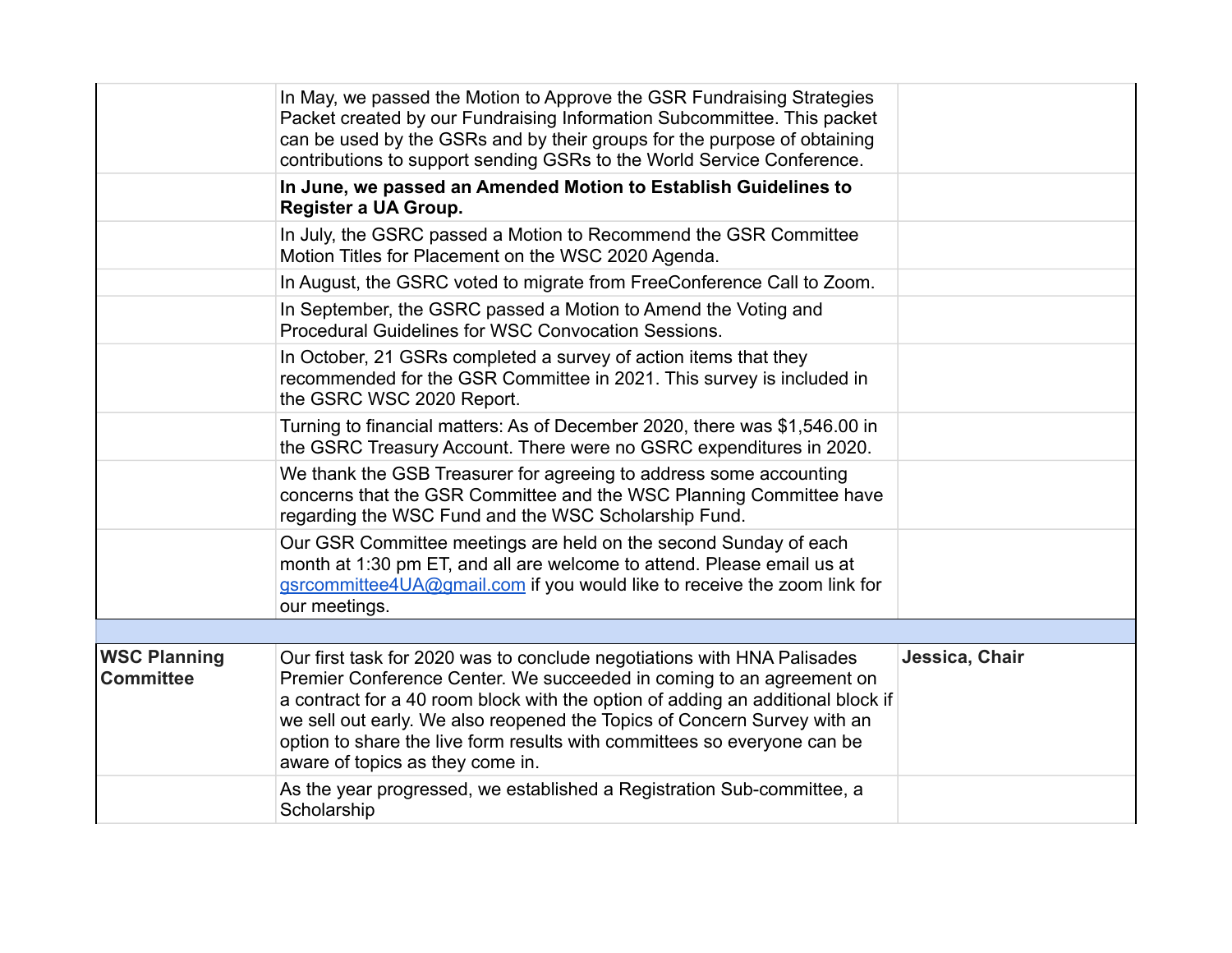| Guidelines Subcommittee and a Hospitality Sub-committee. We began the<br>process of selecting a theme for the conference. We started work on a<br>"Getting Ready for Registration FAQ" and then Covid happened.                                                                                              |  |
|--------------------------------------------------------------------------------------------------------------------------------------------------------------------------------------------------------------------------------------------------------------------------------------------------------------|--|
| Subsequently, we immediately began researching the possibility of a hybrid<br>conference                                                                                                                                                                                                                     |  |
| including platform research. This work was done by a Virtual Platform<br>Working Group which we formed. That group looked at prosperity elements<br>of a Face to Face Conference so we could envision and build a Virtual<br>conference that would meet some of those needs as best as possible.             |  |
| We delayed the registration and scholarship forms until we had more clarity.<br>Since there was no certainty, we focused our energies on things we could<br>take action on. We created a TOC publicity working group to spread the<br>word about the opportunity to respond to the Topics of Concern Survey. |  |
| In June, we selected a theme for the Conference: 2020 Vision; Clarity<br><b>Towards Prosperity</b>                                                                                                                                                                                                           |  |
| In July we made the decision to have an entirely virtual World Service<br>Conference.                                                                                                                                                                                                                        |  |
| As we learn in recovery, opportunities can be found in the most unlikely<br>circumstances. Last                                                                                                                                                                                                              |  |
| year's covid epidemic was such a case. The challenge of shifting from<br>planning a face to face                                                                                                                                                                                                             |  |
| conference to a virtual one, was an opportunity to practice taking small<br>actions and trusting that we learn by doing. As a result, in the past year we:                                                                                                                                                   |  |
| 1. Had a highly successful WSC 2020                                                                                                                                                                                                                                                                          |  |
| a. There were 70 authorized voting members registered (63 GSR /<br>7Trustee)                                                                                                                                                                                                                                 |  |
| b. There were 20 members at large who participated                                                                                                                                                                                                                                                           |  |
| c. There were over 30 members who contributed their time in doing the<br>service on                                                                                                                                                                                                                          |  |
| and in support of the conference                                                                                                                                                                                                                                                                             |  |
| d. The Conference raised \$4276 and netted \$1114 for the WSC Fund which<br>will                                                                                                                                                                                                                             |  |
|                                                                                                                                                                                                                                                                                                              |  |